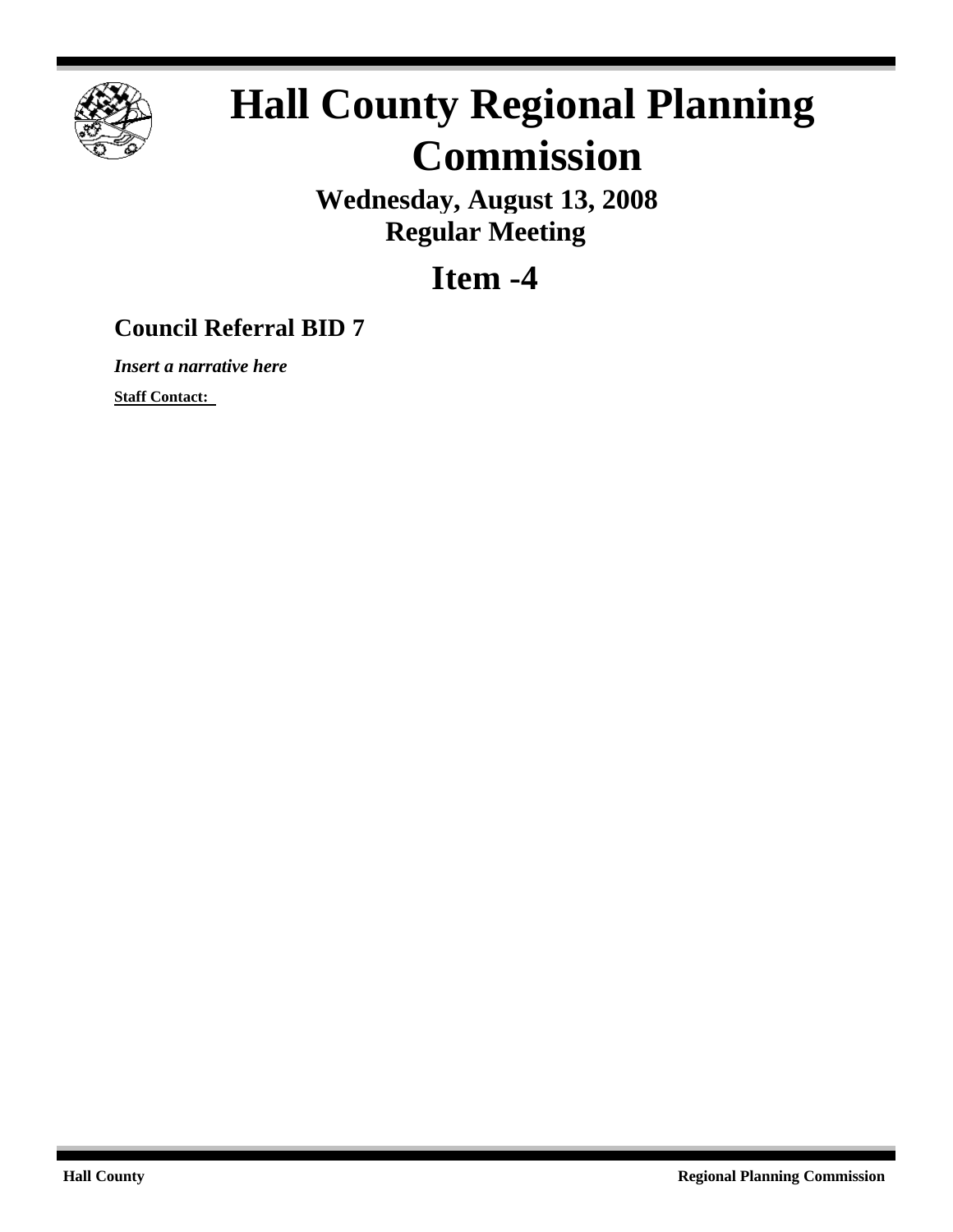#### **Agenda Item #6**

#### **PLANNING DIRECTOR RECOMMENDATION TO REGIONAL PLANNING COMMISSION:**

July 25, 2008

**SUBJECT:** *Creation of Business Improvement District 7* (C-20-2008GI)

**PROPOSAL:** To create a Business Improvement District for South Locust Street between Stolley Park Road and Husker Highway as shown on the attached map. This BID would replace the existing BID 3 that is set to expire later this year. The purpose of this district is to maintain the landscaping along South Locust in front of the businesses.

#### **OVERVIEW:**

The purpose of a Business Improvement District is to raise funds for projects that serve the interests of business owners in the district. Nebraska Statutes allow the creation of Business Improvement Districts that assess and tax business owners for services provided by the BID. These are voluntary organizations that require a majority of the property owners to agree before they can be created. .

#### **RECOMMENDATION:**

That the Regional Planning Commission recommend that City Council **approve** the creation of Business Improvement District #7 in Grand Island.

\_\_\_\_\_\_\_\_\_\_\_\_\_\_\_\_\_\_\_ Chad Nabity AICP, Planning Director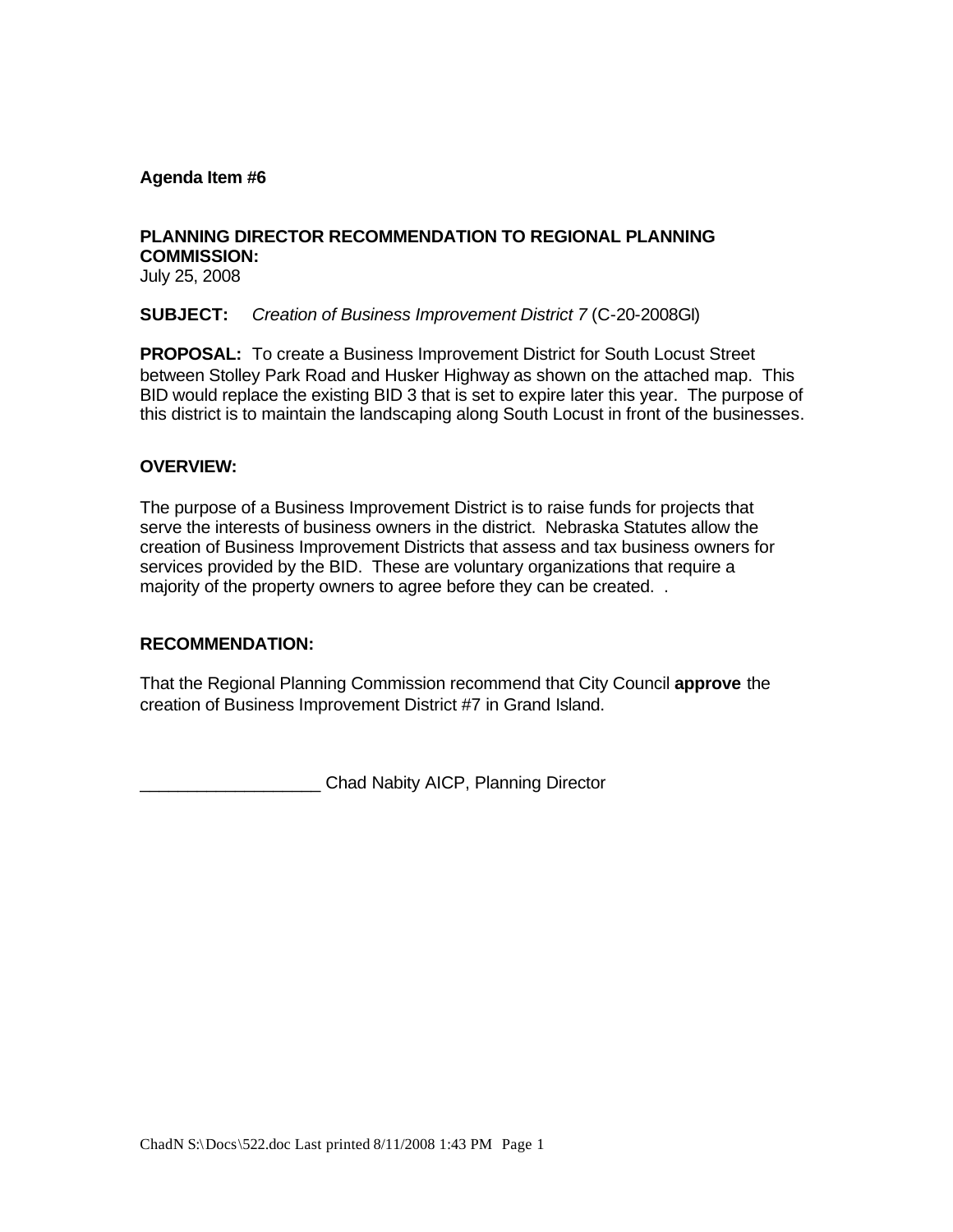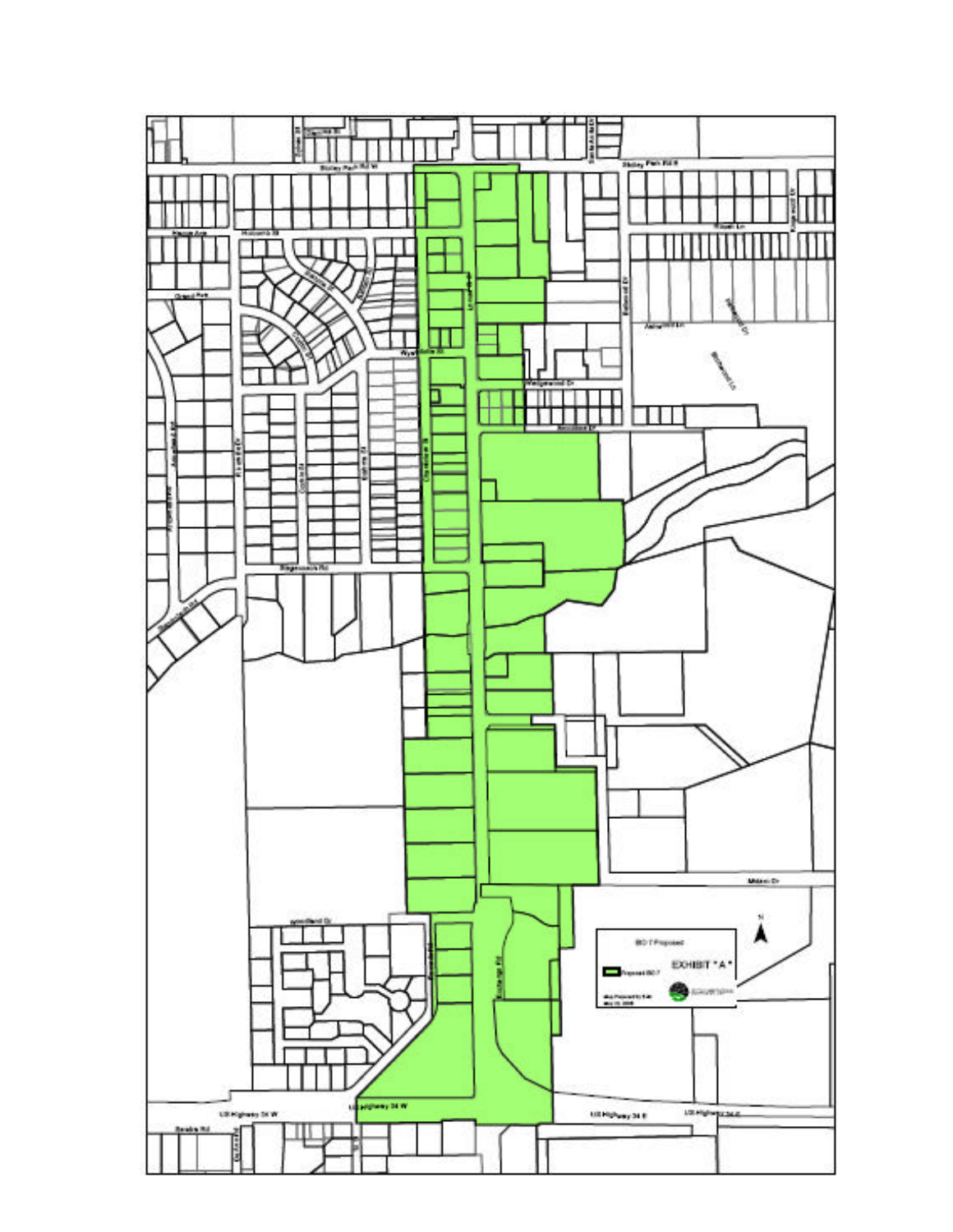#### **Budget Proposal**

#### **Business Improvement District No. 7**

Grand Island, Nebraska

Submitted to the Honorable Mayor and City Council of Grand Island

June 18, 2008

By

Business Improvement District No. 7 Board of Directors:

Jeff Reed, Chair Bud Rasmussen Gene McCloud Dave Bartz Bill Lawrey Rhonda Saalfeld Dan Naranjo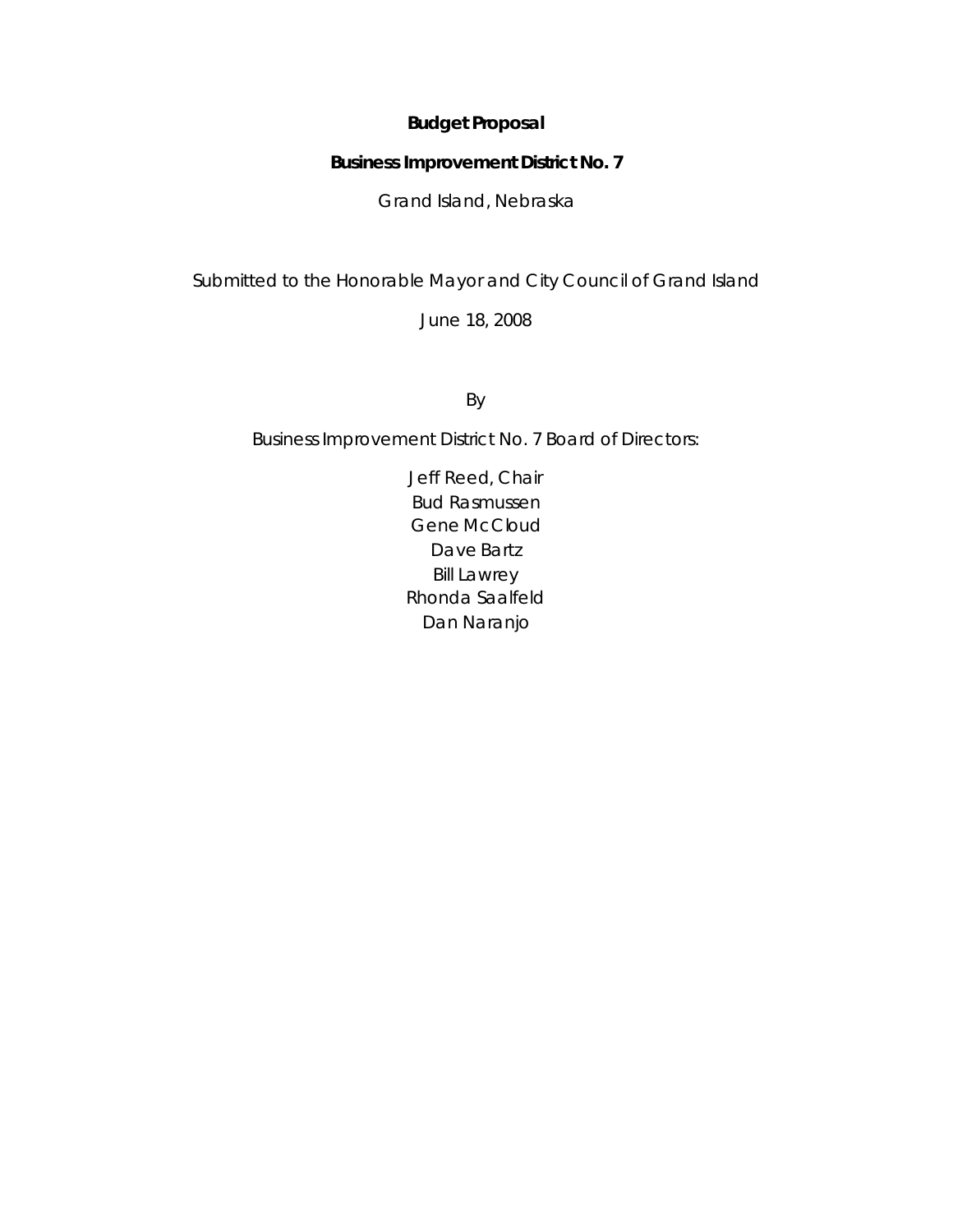#### **Proposed Budget and Purposes for Business Improvement District No. 7**

The board members of Business Improvement District No. 7 have completed a thorough and disciplined process to identify their mission and prioritize the work to be accomplished over the next five years – the life of Business Improvement District No. 7 along South Locust in Grand Island.

While many resources will be employed in the achievement of our mission, including the talent and efforts of stakeholders, this proposal requests a total of \$45,000 for year one with a 5% increase for each consecutive year for a total of \$250,000 over the life of this Business Improvement District, to complete essential work determined by the Board of Directors:

#### *Beautification and Maintenance of the Public Areas*

Creating an atmosphere that is bright, beautiful and safe is essential to the South Locust corridor. To accomplish this goal the Board has a vision for continued improvements of the streetscape, with ideas such as trash receptacles, benches, replacement of or new trees and shrubs, and a welcome sign near the corner of Highway 34 and South Locust Street.

Finally, all the resources and talent vested in Business District No. 7 rely upon the successful completion of each project and careful maintenance of the area to ensure the best possible results from the careful planning and investments of the stakeholders. To accomplish many of the duties inherent in this proposal, we must secure the necessary human resources to implement the work and maintenance pursuant to the mission of the Business District No. 7.